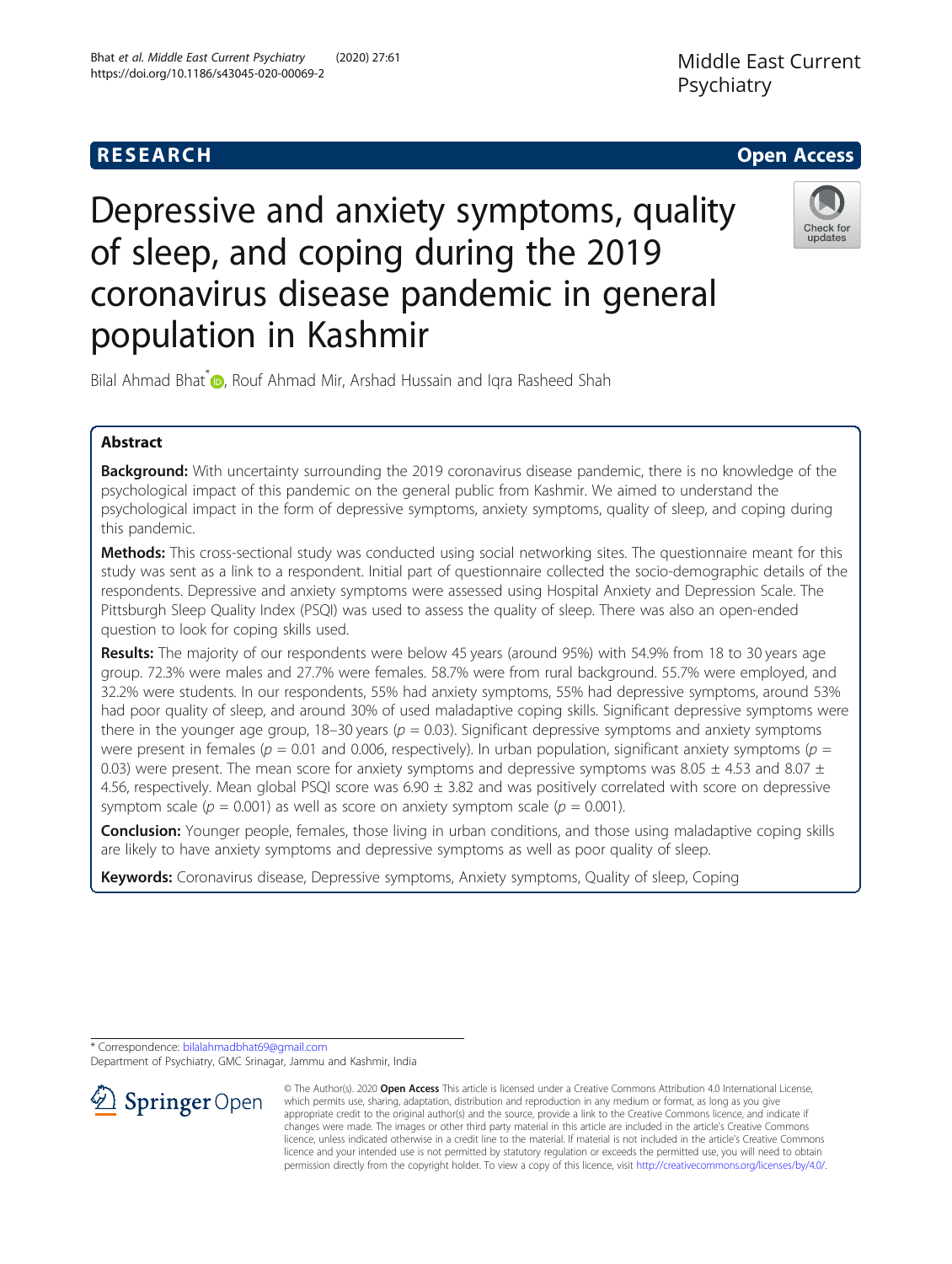## Background

The 2019 coronavirus disease (COVID-19), an infectious disease due to a newly discovered coronavirus, can present with mild to moderate respiratory illness with recovery in most people without requiring special treatment [[1\]](#page-8-0). However, it resulted in an outbreak of viral pneumonia in China [\[2](#page-8-0)–[4\]](#page-8-0). On 11 March 2020, WHO characterized COVID-19 as a pandemic, and as of now on 28 August 2020, there are more than 24 million confirmed cases and over 800 thousand confirmed deaths worldwide [\[5](#page-8-0)]. Since the 2003 outbreak of viral pneumonia due to severe acute respiratory syndrome (SARS), it is the largest atypical pneumonia outbreak  $[6, 7]$  $[6, 7]$  $[6, 7]$ . In India, on 28 August 2020, there are more than 7 lakh active cases with more than 60 thousand confirmed deaths [[8\]](#page-8-0). With its first case reported on 18 March 2020, on 28 August 2020, there are currently more than 35 thousand confirmed cases with around 700 deaths till now in Jammu and Kashmir [[9\]](#page-8-0). With every passing day, the number of positive cases of this disease is increasing. It is inducing fear, and there is an urgent need for understanding its psychological impact on the general public [[10\]](#page-8-0). During outbreaks of infections in the past, earlier research has shown a range of impacts on the mental health of people at the individual and community levels. The negative emotions are further compounded by lockdowns, closure of business and schools, etc. [\[11](#page-8-0)]. During an outbreak of one of influenza, the percentage of respondents who were very worried or fairly worried about contracting the influenza virus fluctuated between 10 and 30% but in the same study, around 60% of respondents accepted the flu vaccine for fear of the contracting virus, either to themselves or to their children [[12](#page-8-0)]. During this pandemic, to support mental health and to provide psychosocial support, WHO developed a series of different messages to communicate with different target groups including the general public  $[13]$  $[13]$  $[13]$ . In China, the National Health Commission there released a notification regarding the basic principles for emergency psychological interventions and care for mental health in different target groups including the general public who are in need [\[10\]](#page-8-0). With uncertainty surrounding this pandemic, we hypothesize that there will be a wide range of negative impacts on the psychological health of people at individual and community levels. There is limited research from India, on how situations like this affect mental health and sleep in the general public. Further, there is no knowledge of the psychological impact of this pandemic on the general public from Kashmir. Therefore, to explore this gap in research, using a social media-based survey, we tried to understand the impact on psychological health, in the form of depressive and anxiety symptoms, quality of sleep, and use of coping skills among the general public during the initial stages of this pandemic in Kashmir.

## **Methods**

## Study design

To maintain social distancing and prevent the spread of COVID-19, this cross-sectional survey was conducted using social networking sites.

## Participants and procedure

After getting approval from the institutional ethics committee, the questionnaire meant for this study was sent as a link to a respondent. Non-probability convenience sampling technique was used to approach the Kashmiri population on different social networking sites. On opening this link, before the questionnaire starts the nature and purpose of this survey was explained in an easily understandable language. To ensure participation of the Kashmiri population only, it was made clear that the survey is being carried out on the Kashmiri population only. This was followed by a compulsory checking of a statement of giving or not giving consent for participation in this survey. The questionnaire opens only to those participants who checked the statement of giving consent for this survey. To recruit more respondents, they were given a choice to forward the questionnaire to others on their will (Snowball sampling). Those respondents whose response to the questionnaire was incomplete were excluded from this study. The respondents who responded in affirmation to a question asking about the presence of psychiatric morbidity before this pandemic were also excluded. The survey started on 4 April 2020 and was closed on 10 April 2020 when there was no response in the last 48 h. The sample size was calculated using Cochran formula, as follows:  $n = \frac{Z^2 P (1 - P)}{d^2}$ where  $n =$  minimum sample size required;  $Z =$  standard normal variable, which is 1.96 at 95% confidence interval;  $p$  is the estimated proportion of problem in population which was taken as 20%; and  $d =$  acceptable margin of error, which is considered as 0.05 at 95% confidence interval. Accordingly, we estimated a minimum sample size of 246.

### Tools

In its initial part, the questionnaire collected the demographic details of our respondents. To assess depressive symptoms and anxiety symptoms, we used the Hospital Anxiety and Depression Scale (HADS). This scale is a self-report questionnaire that takes only 2–5 min to complete and is comprised of seven questions each for anxiety and depressive symptoms [[14\]](#page-8-0). Cut-off scores are available for quantification, a score less than seven indicates non-cases for both anxiety and depression scales, whereas 8–10, 11–14, and 15–21 scores indicate mild, moderate, and severe cases, respectively, on both these subscales [\[15\]](#page-8-0). HADS performed well in assessing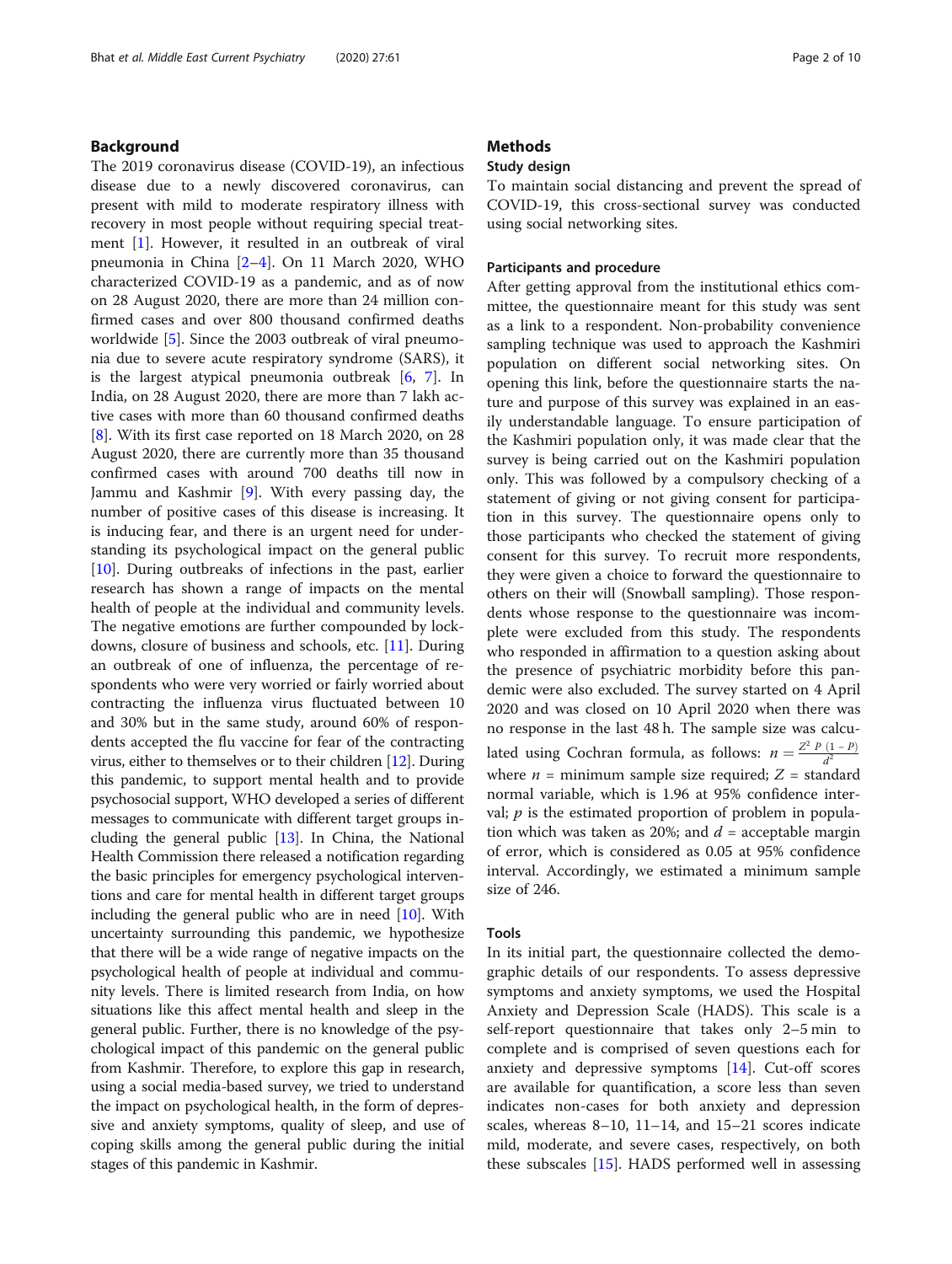the severity of symptoms as well as the caseness of anxiety disorders and depression in the general population [[16\]](#page-8-0). To assess the quality of sleep in our respondents, the Pittsburgh Sleep Quality Index (PSQI) was used. It contains seven components with a score ranging from 0 to 3 for each component. Accordingly, the global score on PSQI ranges from 0 to 21 [[17](#page-8-0)]. The higher a global PSQI score, the more sever is a sleep disorder. Manzar et al. recommended a cut-off score of > 6 for the Indian population with a global score of 7 or more on PSQI indicating poor quality of sleep [\[18](#page-8-0)]. There was also an open-ended question asking respondents "how are you coping with stress during this COVID-19 pandemic?" to look for coping skills used. The responses to this question were evaluated by consultant psychiatrist and were classified either as adaptive coping skills or as maladaptive coping skills.

### Statistical analysis

Statistical Package for Social Sciences (SPSS version 19; IBM Software, Armonk, NY) was used to analyze data. Qualitative data were expressed as frequencies and percentages whereas quantitative data were expressed as mean and standard deviation. To find differences in the prevalence of depressive symptoms, anxiety symptoms, quality of sleep, and coping skills among various sociodemographic variables, the chi-square test, and Fisher's exact test were used. To compare scores for anxiety and depressive symptoms as well as global PSQI score among socio-demographic variables and the use of coping skills, the Mann-Whitney  $U$  test, and Kruskal-Wallis H test were used. In the case where the  $p$  value for the Kruskal-Wallis  $H$  test was < 0.05, further group differences were obtained with the help of post hoc Bonferroni correction (group-wise comparisons) to identify the source of the difference. Pearson's correlation coefficient was obtained to find the relationship between the global PSQI score and anxiety and depressive symptoms score. Significance was set at a  $p$  value of < 0.05.

## Results

We received a total of 309 responses out of which 45 were excluded either for incomplete response or presence of psychiatric morbidity before the pandemic. As such, 264 complete responses were included for this study. The mean age of our respondents was  $31.45 \pm$ 8.48 with a range of 19–63. Table 1 depicts the sociodemographic and other variables of our respondents. As can be seen, around 55% of our respondents have anxiety symptoms. Mild anxiety symptoms were present in 68 (25.8%), Moderate in 56 (21.2%), and severe symptoms in 19 (7.2%) of our respondents. Depressive symptoms were also present in around 55% with mild symptoms in 61 (23.1%), moderate in 69 (26.1%), and

| <b>Table 1</b> Socio-demographic and other variables ( $N = 264$ ) |  |
|--------------------------------------------------------------------|--|
|--------------------------------------------------------------------|--|

| Variable                   | N (%)       |
|----------------------------|-------------|
| Age                        |             |
| 18-30 years                | 145 (54.9%) |
| 31-45 years                | 110 (41.7%) |
| 46-60 years                | 7(2.7%)     |
| $>60$ years                | $2(0.8\%)$  |
| Gender                     |             |
| Male                       | 191 (72.3%) |
| Female                     | 73 (27.7%)  |
| <b>Domicile</b>            |             |
| Rural                      | 155 (58.7%) |
| Urban                      | 109 (41.3%) |
| Occupation                 |             |
| Employed                   | 147 (55.7%) |
| Student                    | 85 (32.2%)  |
| Skilled worker             | $5(1.9\%)$  |
| Laborer                    | $1(0.4\%)$  |
| Businessman                | 24 (9.1%)   |
| Others                     | $2(0.8\%)$  |
| <b>Anxiety Symptoms</b>    |             |
| Absent                     | 121 (45.8%) |
| Present                    | 143 (54.2%) |
| <b>Depressive Symptoms</b> |             |
| Absent                     | 120 (45.5%) |
| Present                    | 144 (54.5%) |
| <b>Quality of Sleep</b>    |             |
| Good                       | 125 (47.3%) |
| Poor                       | 139 (52.7%) |
| Coping                     |             |
| Adaptive                   | 180 (68.2%) |
| Maladaptive                | 84 (31.8%)  |

severe depressive symptoms in 14 (5.3%). Around 53% had poor quality of sleep and around 30% of our respondents used maladaptive coping skills.

Tables [2](#page-3-0), [3](#page-4-0), and [4,](#page-5-0) respectively, depict the prevalence of anxiety symptoms, depressive symptoms, and prevalence of good or poor quality of sleep in relation to sociodemographic variables and type of coping skills. There was a significant relation of anxiety symptoms with female gender ( $p = 0.006$ ) and urban residence ( $p = 0.03$ ), and of depressive symptoms with younger age group (18–30 years,  $p = 0.03$ ) and female gender ( $p = 0.01$ ) whereas there was no significant relationship between the sociodemographic variables and quality of sleep. The use of maladaptive coping skills was significantly associated with the presence of anxiety ( $p = 0.001$ ) and depressive ( $p =$ 0.008) symptoms, and poor sleep quality ( $p = 0.001$ ).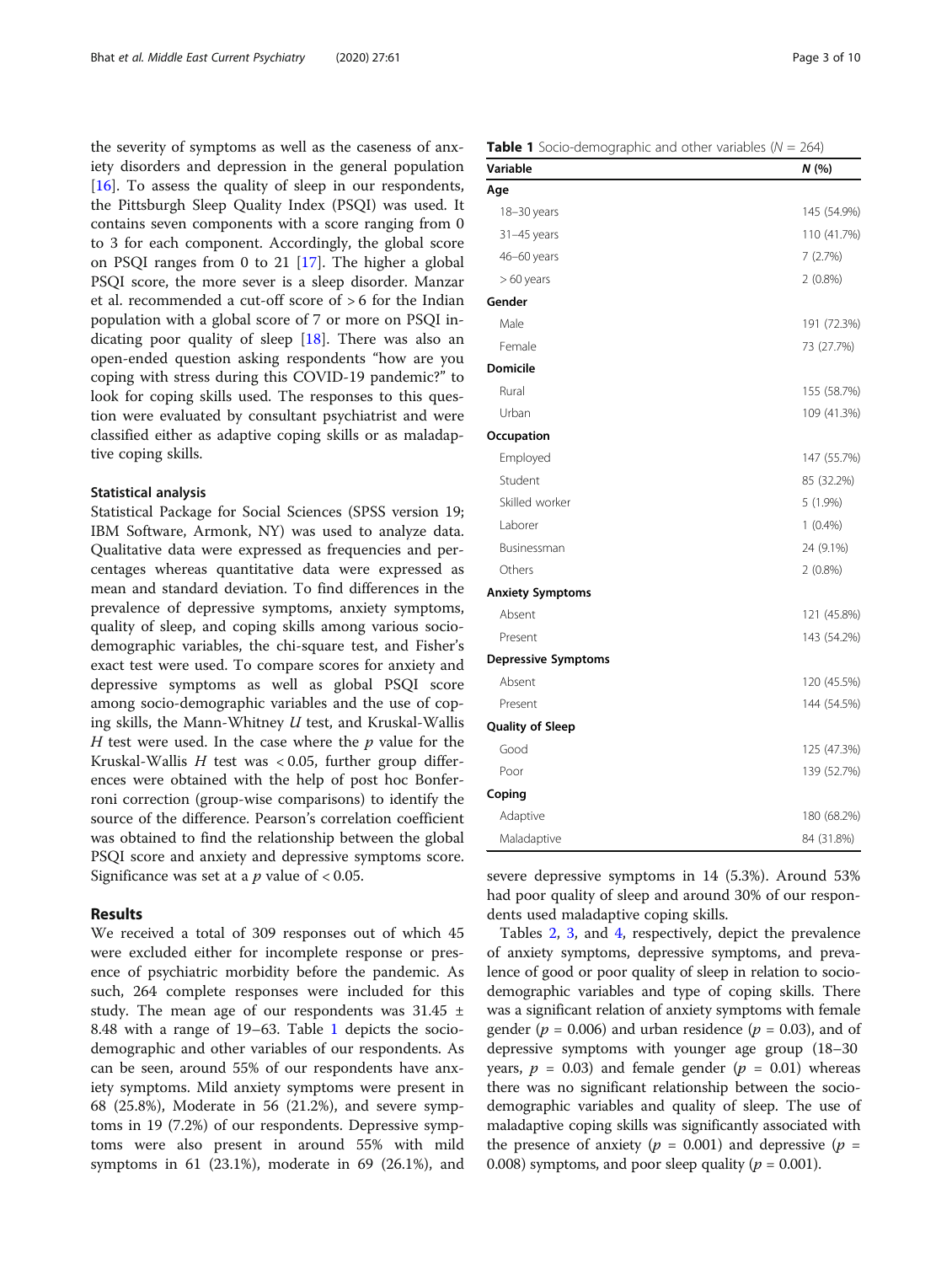| Variable       | <b>Anxiety symptoms</b> |                | Total, $n$ (%) | Fisher's exact test/                   |
|----------------|-------------------------|----------------|----------------|----------------------------------------|
|                | Absent, n (%)           | Present, n (%) |                | chi-square; p                          |
| Age            |                         |                |                |                                        |
| 18-30 years    | 60 (41.4%)              | 85 (58.6%)     | 145 (100.0%)   | Fisher = 4.65; $p = 0.17$              |
| $31-45$ years  | 58 (52.7%)              | 52 (47.3%)     | 110 (100.0%)   |                                        |
| 46-60 years    | 3 (42.9%)               | 4 (57.1%)      | 7 (100.0%)     |                                        |
| $>60$ years    | $0(.0\%)$               | 2 (100.0%)     | 2 (100.0%)     |                                        |
| <b>Total</b>   | 121 (45.8%)             | 143 (54.2%)    | 264 (100.0%)   |                                        |
| Gender         |                         |                |                |                                        |
| Male           | 98 (51.3%)              | 93 (48.7%)     | 191 (100.0%)   | $x^2 = 8.34; p = 0.006$ <sup>*</sup>   |
| Female         | 23 (31.5%)              | 50 (68.5%)     | 73 (100.0%)    |                                        |
| <b>Total</b>   | 121 (45.8%)             | 143 (54.2%)    | 264 (100.0%)   |                                        |
| Domicile       |                         |                |                |                                        |
| Rural          | 80 (51.6%)              | 75 (48.4%)     | 155 (100.0%)   | $x^2 = 5.05$ ; $p = 0.03$ <sup>*</sup> |
| Urban          | 41 (37.6%)              | 68 (62.4%)     | 109 (100.0%)   |                                        |
| Total          | 121 (45.8%)             | 143 (54.2%)    | 264 (100.0%)   |                                        |
| Occupation     |                         |                |                |                                        |
| Employed       | 71 (48.3%)              | 76 (51.7%)     | 147 (100.0%)   | Fisher = 6.28; $p = 0.23$              |
| Student        | 38 (44.7%)              | 47 (55.3%)     | 85 (100.0%)    |                                        |
| Skilled worker | $2(40.0\%)$             | 3 (60.0%)      | 5 (100.0%)     |                                        |
| Laborer        | 1 (100.0%)              | $0(.0\%)$      | 1 (100.0%)     |                                        |
| Businessman    | 7 (29.2%)               | 17 (70.8%)     | 24 (100.0%)    |                                        |
| Others         | 2 (100.0%)              | $0(.0\%)$      | 2 (100.0%)     |                                        |
| Total          | 121 (45.8%)             | 143 (54.2%)    | 264 (100.0%)   |                                        |
| Coping         |                         |                |                |                                        |
| Adaptive       | 98 (54.4%)              | 82 (45.6%)     | 180 (100.0%)   | $\chi^2$ = 16.90; $p = 0.001*$         |
| Maladaptive    | 23 (27.4%)              | 61 (72.6%)     | 84 (100.0%)    |                                        |

<span id="page-3-0"></span>

| <b>Table 2</b> Socio-demographic variables in relation to anxiety symptoms ( $N = 264$ ) |
|------------------------------------------------------------------------------------------|
|------------------------------------------------------------------------------------------|

\*Statistically significant

The mean score for anxiety symptoms on HADS was  $8.05 \pm 4.53$  (range 0–21) and for depressive symptoms was  $8.07 \pm 4.56$  with a range of 0–20. The mean global PSQI score was  $6.90 \pm 3.82$  with a range of 0–21. Table [5](#page-6-0) depicts a comparison of scores for anxiety and depressive symptoms as well as global PSQI score among sociodemographic variables and coping using the Mann-Whitney  $U$  test and Kruskal-Wallis  $H$  test. A significant difference was found by the Kruskal-Wallis H test in mean ranks of anxiety ( $p = 0.04$ ) and depressive ( $p = 0.02$ ) scores among different age groups. However, on post hoc analysis, the 18–30 years age group as well as > 60 years age group had significantly high mean rank for anxiety symptoms in comparison to 31–45 years age group ( $p = 0.022$ ) and 0.031, respectively). Similarly, on post hoc analysis, 18–30 years of age group as well as > 60 years age group had significantly high mean rank for depressive symptoms in comparison to 31–45 years age group ( $p = 0.034$  and 0.019, respectively). Mann-Whitney  $U$  test showed females having a significant high mean rank for anxiety ( $p = 0.001$ ) and depressive  $(p = 0.02)$  scores as well as the global PSQI score ( $p = 0.02$ ). A significant high mean rank for anxiety score ( $p = 0.01$ ) was also shown by the Mann-Whitney U test in the urban population. Significant high mean ranks for anxiety ( $p = 0.001$ ) and depressive scores ( $p = 0.001$ ) as well as the Global PSQI score  $(p = 0.001)$  were present in those using maladaptive coping skills. Global PSQI score was positively correlated with scores depressive symptoms scale ( $r = 0.56$ ;  $p = 0.001$ ) and anxiety symptoms scale ( $r =$ 0.52;  $p = 0.001$ ) on HADS.

## **Discussion**

Anxiety and depressive symptoms were highly prevalent in our study with more than half of our respondents having depressive symptoms and more than half having anxiety symptoms. As mentioned early in methodology, HADS has been found to assess the caseness of major depressive disorder and anxiety disorders quite well above the cut-off value of seven. Therefore, it is alarming that more than half of our respondents qualified above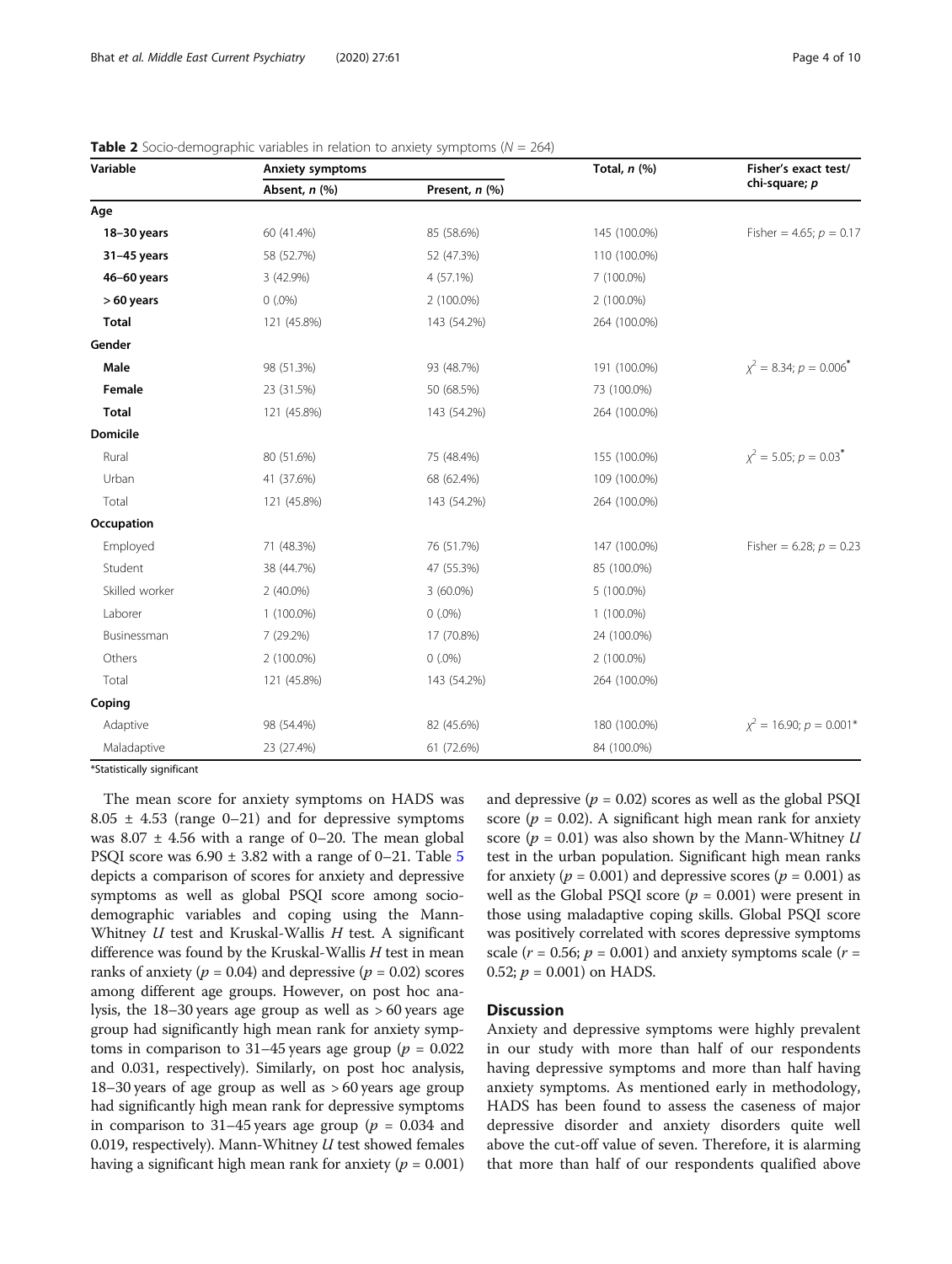| Variable        | Depressive symptoms |                | Total, $n$ $(\%)$ | Fisher's exact test/                   |  |
|-----------------|---------------------|----------------|-------------------|----------------------------------------|--|
|                 | Absent, n (%)       | Present, n (%) |                   | chi-square; p                          |  |
| Age             |                     |                |                   |                                        |  |
| 18-30 years     | 56 (38.6%)          | 89 (61.4%)     | 145 (100.0%)      | Fisher = 8.10; $p = 0.03$ <sup>*</sup> |  |
| 31-45 years     | 60 (54.5%)          | 50 (45.5%)     | 110 (100.0%)      |                                        |  |
| 46-60 years     | 4 (57.1%)           | 3 (42.9%)      | 7 (100.0%)        |                                        |  |
| $>60$ years     | $0(.0\%)$           | 2 (100.0%)     | 2 (100.0%)        |                                        |  |
| <b>Total</b>    | 120 (45.5%)         | 144 (54.5%)    | 264 (100.0%)      |                                        |  |
| Gender          |                     |                |                   |                                        |  |
| Male            | 96 (50.3%)          | 95 (49.7%)     | 191 (100.0%)      | $x^2 = 6.44$ ; $p = 0.01$ <sup>*</sup> |  |
| Female          | 24 (32.9%)          | 49 (67.1%)     | 73 (100.0%)       |                                        |  |
| <b>Total</b>    | 120 (45.5%)         | 144 (54.5%)    | 264 (100.0%)      |                                        |  |
| <b>Domicile</b> |                     |                |                   |                                        |  |
| Rural           | 76 (49.0%)          | 79 (51.0%)     | 155 (100.0%)      | $x^2 = 1.94; p = 0.17$                 |  |
| Urban           | 44 (40.4%)          | 65 (59.6%)     | 109 (100.0%)      |                                        |  |
| Total           | 120 (45.5%)         | 144 (54.5%)    | 264 (100.0%)      |                                        |  |
| Occupation      |                     |                |                   |                                        |  |
| Employed        | 69 (46.9%)          | 78 (53.1%)     | 147 (100.0%)      | Fisher = 4.70; $p = 0.44$              |  |
| Student         | 36 (42.4%)          | 49 (57.6%)     | 85 (100.0%)       |                                        |  |
| Skilled worker  | $3(60.0\%)$         | $2(40.0\%)$    | 5 (100.0%)        |                                        |  |
| Laborer         | 1 (100.0%)          | $0(.0\%)$      | $1(100.0\%)$      |                                        |  |
| Businessman     | 9(37.5%)            | 15 (62.5%)     | 24 (100.0%)       |                                        |  |
| Others          | 2 (100.0%)          | $0(.0\%)$      | 2 (100.0%)        |                                        |  |
| Total           | 120 (45.5%)         | 144 (54.5%)    | 264 (100.0%)      |                                        |  |
| Coping          |                     |                |                   |                                        |  |
| Adaptive        | 92 (51.1%)          | 88 (48.9%)     | 180 (100.0%)      | $x^2$ = 7.30; $p = 0.008*$             |  |
| Maladaptive     | 28 (33.3%)          | 56 (66.7%)     | 84 (100.0%)       |                                        |  |

<span id="page-4-0"></span>

| <b>Table 3</b> Socio-demographic variables in relation to Depressive Symptoms ( $N = 264$ ) |  |  |  |  |
|---------------------------------------------------------------------------------------------|--|--|--|--|
|---------------------------------------------------------------------------------------------|--|--|--|--|

\*Statistically significant

this cut-off score for both these symptoms. However, the majority of those with these symptoms had mild grades of symptoms only. Moderate or severe symptoms were present in around 30% of our respondents. In 2015, a mental health survey [[19\]](#page-8-0) was undertaken in 10 district of Kashmir Valley to estimate prevalence of mental health-related conditions in the general public. In this survey, on screening the general public in the Kashmir Valley, approximately 26% were exhibiting signs of a probable anxiety-related disorder whereas the proportion of the adult population suffering from symptoms of probable depression was 41% [[19\]](#page-8-0). Although signs and symptoms of anxiety and depression were highly prevalent, the people who met DSM-IV diagnostic criteria for severe depression were 10% only [[19\]](#page-8-0). Roy et al. [[20\]](#page-8-0) in a study on the Indian population reported high levels of anxiety in their respondents and suggested addressing the psychological issues of people and intensifying the awareness programs during this COVID-19 pandemic. Similarly, Chakraborty and Chatterjee [[21](#page-8-0)]

from West Bengal found about 70% of their respondents with high levels of anxiety, and about 25% of their respondents depressed. A survey in China [\[7](#page-8-0)] during the initial phase of this outbreak of COVID-19 found moderate to severe psychological impact rated by 54% of respondents and moderate to severe anxiety and depressive symptoms being reported by 29% and 16% of respondents, respectively. Another web-based survey in China [\[22](#page-8-0)] during this epidemic found that generalized anxiety symptoms were present in 35% of respondents and depressive symptoms were present in 18% of respondents. The psychological reaction of people during an outbreak of infectious disease plays an important role in determining both the spread of the infection as well as the occurrence of psychological distress during and after the outbreak. Having said that, sufficient resources are rarely allocated to mitigate or manage the mental health effects of a pandemic [[23,](#page-9-0) [24](#page-9-0)]. This could be understood during the initial phase of an infectious outbreak when priorities are given to testing, transmission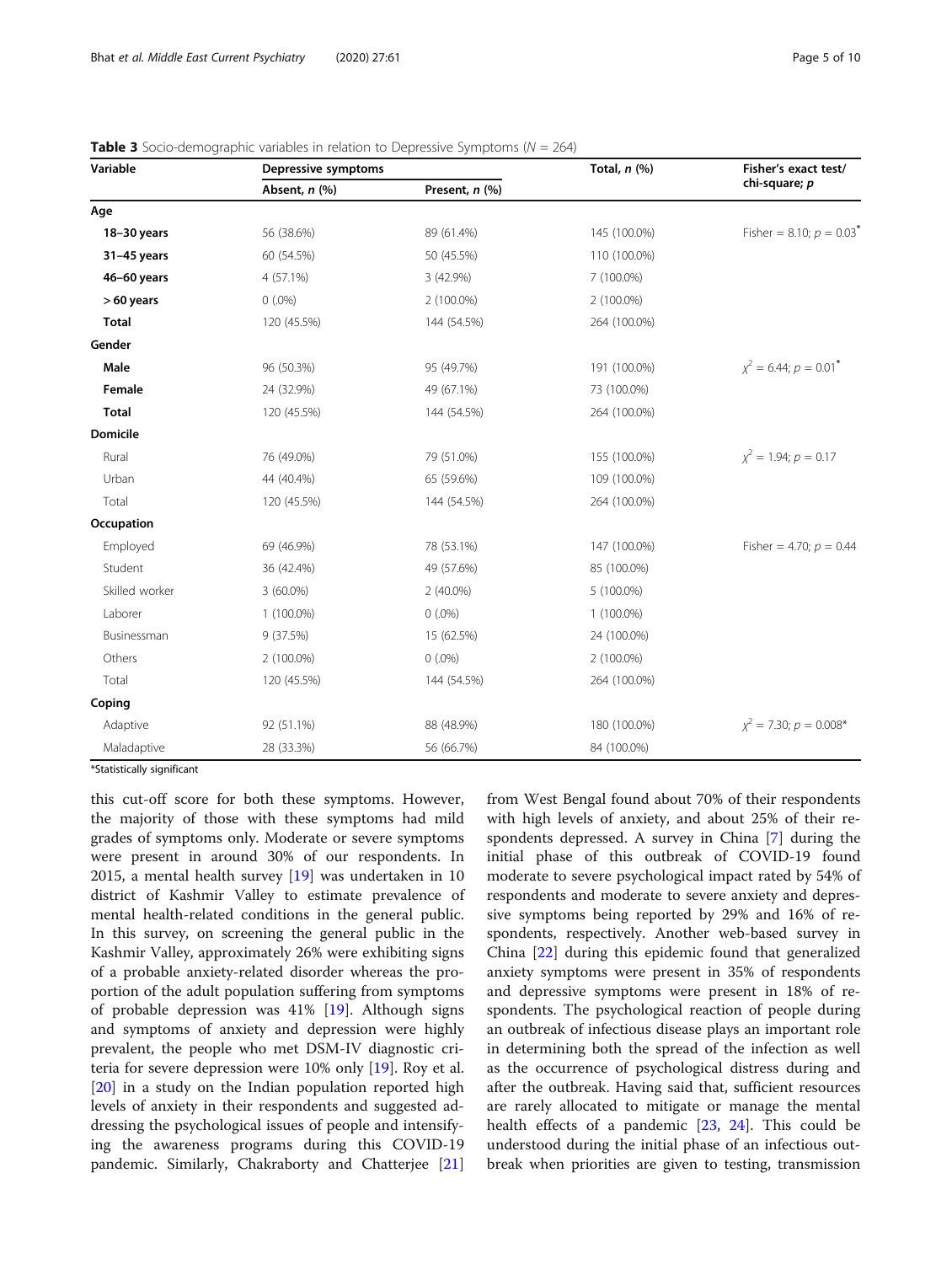| Variable        | Quality of Sleep | Total, $n$ $(\%)$ |              | Fisher's exact test/          |
|-----------------|------------------|-------------------|--------------|-------------------------------|
|                 | Good, $n$ $(\%)$ | Poor, $n$ (%)     |              | chi-square; p                 |
| Age             |                  |                   |              |                               |
| 18-30 years     | 69 (47.6%)       | 76 (52.4%)        | 145 (100.0%) | Fisher = 3.30; $p = 0.33$     |
| $31-45$ years   | 54 (49.1%)       | 56 (50.9%)        | 110 (100.0%) |                               |
| 46-60 years     | 1(14.3%)         | 6 (85.7%)         | 7 (100.0%)   |                               |
| $>60$ years     | $1(50.0\%)$      | $1(50.0\%)$       | 2 (100.0%)   |                               |
| <b>Total</b>    | 125 (47.3%)      | 139 (52.7%)       | 264 (100.0%) |                               |
| Gender          |                  |                   |              |                               |
| Male            | 96 (50.3%)       | 95 (49.7%)        | 191 (100.0%) | $\chi^2$ = 2.35; $p = 0.13$   |
| Female          | 29 (39.7%)       | 44 (60.3%)        | 73 (100.0%)  |                               |
| <b>Total</b>    | 125 (47.3%)      | 139 (52.7%)       | 264 (100.0%) |                               |
| <b>Domicile</b> |                  |                   |              |                               |
| Rural           | 78 (50.3%)       | 77 (49.7%)        | 155 (100.0%) | $x^2 = 1.33; p = 0.26$        |
| Urban           | 47 (43.1%)       | 62 (56.9%)        | 109 (100.0%) |                               |
| Total           | 125 (47.3%)      | 139 (52.7%)       | 264 (100.0%) |                               |
| Occupation      |                  |                   |              |                               |
| Employed        | 66 (44.9%)       | 81 (55.1%)        | 147 (100.0%) | Fisher = 4.31; $p = 0.51$     |
| Student         | 43 (50.6%)       | 42 (49.4%)        | 85 (100.0%)  |                               |
| Skilled worker  | $3(60.0\%)$      | $2(40.0\%)$       | 5 (100.0%)   |                               |
| Laborer         | 1 (100.0%)       | $0(.0\%)$         | 1 (100.0%)   |                               |
| Businessman     | 10 (41.7%)       | 14 (58.3%)        | 24 (100.0%)  |                               |
| Others          | 2 (100.0%)       | $0(.0\%)$         | 2 (100.0%)   |                               |
| Total           | 125 (47.3%)      | 139 (52.7%)       | 264 (100.0%) |                               |
| Coping          |                  |                   |              |                               |
| Adaptive        | 101 (56.1%)      | 79 (43.9%)        | 180 (100.0%) | $x^2 = 17.42$ ; $p = 0.001$ * |
| Maladaptive     | 24 (28.6%)       | 60 (71.4%)        | 84 (100.0%)  |                               |

<span id="page-5-0"></span>

| <b>Table 4</b> Socio-demographic variables in relation to quality of sleep ( $N = 264$ ) |  |  |  |
|------------------------------------------------------------------------------------------|--|--|--|
|------------------------------------------------------------------------------------------|--|--|--|

\*Statistically significant

reduction, and intensive care of critical patients, but it is unwise to overlook the psychological and the psychiatric needs of people during any phase of an outbreak. Disasters, whether traumatic, natural or environmental are almost always accompanied by an increase in depressive disorder, anxiety disorders, posttraumatic stress disorder (PTSD), substance use disorder, child abuse, etc. [[25](#page-9-0)]. In a study from Hong Kong during the 2003 SARS epidemic [[26\]](#page-9-0), a high percentage of respondents were horrified, felt helpless, and were apprehensive about themselves or their family members for contracting the virus, and around 50% of them perceived that their psychological health deteriorated moderately or severely because of the epidemic. With an enhanced connectedness and increased air travel throughout the globe, the spread of this pandemic is much more effortless, and thus, compared to the 2003 SARS epidemic, the psychological fear in the current pandemic is perhaps more intensified [[27\]](#page-9-0). Although a pivotal tool in encouraging people to take precautions and preventive measures, extensive coverage of the pandemic by media can influence and amplify the apprehension in the general public [[28,](#page-9-0) [29](#page-9-0)]. In Canadian adults, an Angus Reid poll conducted in February 2020 [[30\]](#page-9-0) indicated a significant impact of COVID-19 on psychological health and about one third of respondents were apprehensive about this viral infection and 7% were very concerned about getting infected. Females comprised 27.7% of our study population and our data suggest that they are more likely to have depressive and anxiety symptoms in comparison to males and had significantly higher mean scores for these symptoms. Women have been found at higher risk of depression in epidemiological studies as well [[31\]](#page-9-0). In a 2015 Kashmir mental health survey [[19\]](#page-8-0), being a woman was a significant predictor of mental health problems. Although the abovementioned Indian studies did not look into the gender differences of psychological impact during COVID-19, a recent study from China [\[7](#page-8-0)] found higher levels of stress, anxiety symptoms, and depression in females. However, another web-based survey from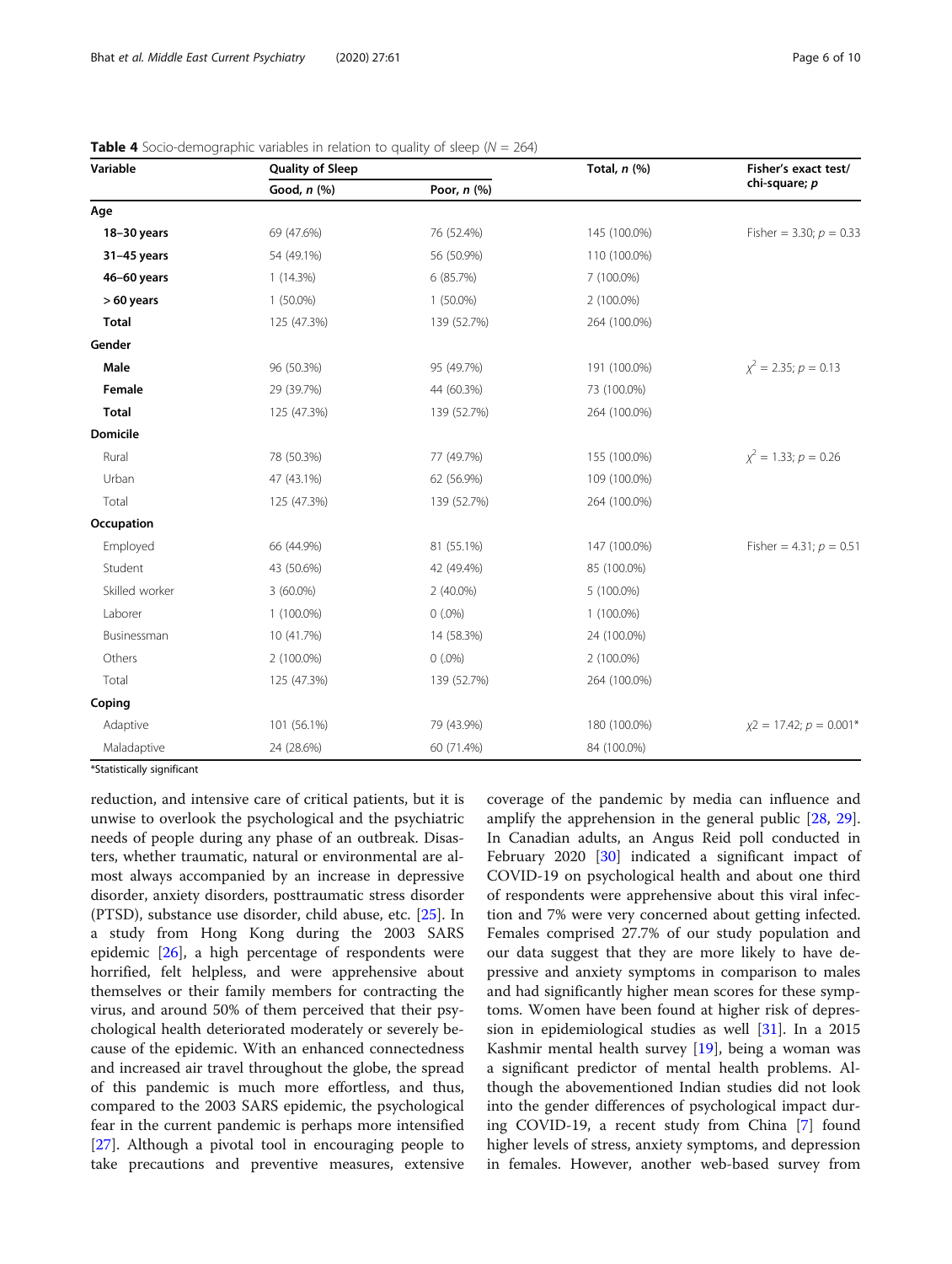<span id="page-6-0"></span>

| <b>Table 5</b> Comparison of anxiety and depressive symptoms and quality of sleep by mean ranks ( $N = 264$ ) |  |  |  |
|---------------------------------------------------------------------------------------------------------------|--|--|--|
|---------------------------------------------------------------------------------------------------------------|--|--|--|

| Variable        | N(%         | Anxiety score, mean rank                  | Depression score, mean rank   | Global PSQI score, mean rank |
|-----------------|-------------|-------------------------------------------|-------------------------------|------------------------------|
| Age             |             |                                           |                               |                              |
| 18-30 years     | 145 (54.9%) | 142.05                                    | 141.68                        | 138.84                       |
| 31-45 years     | 110 (41.7%) | 118.29                                    | 118.57                        | 121.23                       |
| 46-60 years     | 7(2.7%)     | 136.29                                    | 131.64                        | 168.93                       |
| $>60$ years     | $2(0.8\%)$  | 208.75                                    | 236.25                        | 165.25                       |
|                 |             | $\chi^2 = 8.13$ ; $p = 0.04$ <sup>*</sup> | $\chi^2$ = 9.49; $p = 0.02^*$ | $\chi^2$ = 5.40; $p = 0.14$  |
| Gender          |             |                                           |                               |                              |
| Male            | 191 (72.3%) | 122.38                                    | 125.65                        | 125.74                       |
| Female          | 73 (27.7%)  | 158.97                                    | 150.42                        | 150.20                       |
|                 |             | $Z = -3.49$ ; $p = 0.001$ <sup>*</sup>    | $Z = -2.36$ ; $p = .02^*$     | $Z = -2.37; p = .02^*$       |
| <b>Domicile</b> |             |                                           |                               |                              |
| Rural           | 155 (58.7%) | 121.92                                    | 127.58                        | 127.21                       |
| Urban           | 109 (41.3%) | 147.55                                    | 139.49                        | 140.02                       |
|                 |             | $Z = -2.69$ ; $p = 0.01$ <sup>*</sup>     | $Z = -1.25; p = 0.21$         | $Z = -1.35; p = 0.19$        |
| Occupation      |             |                                           |                               |                              |
| Employed        | 147 (55.7%) | 128.96                                    | 127.97                        | 128.84                       |
| Student         | 85 (32.2%)  | 138.45                                    | 137.91                        | 139.34                       |
| Skilled worker  | 5 (1.9%)    | 126.40                                    | 120.90                        | 132.40                       |
| Laborer         | $1(0.4\%)$  | 13.50                                     | 5.00                          | 41.50                        |
| Businessman     | 24 (9.1%)   | 147.29                                    | 154.96                        | 142.88                       |
| Others          | $2(0.8\%)$  | 37.25                                     | 59.25                         | 32.25                        |
|                 |             | $\chi^2$ = 7.34; $p = 0.20$               | $\chi^2$ = 7.80; $p = 0.17$   | $x^2$ = 6.38; $p = 0.27$     |
| Coping          |             |                                           |                               |                              |
| Adaptive        | 180 (68.2%) | 117.51                                    | 120.83                        | 118.18                       |
| Maladaptive     | 84 (31.8%)  | 164.61                                    | 157.51                        | 163.18                       |
|                 |             | $Z = -4.68; p = 0.001^*$                  | $Z = -3.64; p = 0.001^*$      | $Z = -4.48; p = 0.001^*$     |

PSQI Pittsburgh Sleep Quality Index

\*Statistically significant

China did not report this gender-related difference in psychological impact [\[22\]](#page-8-0). In our study, the urban population reported significant anxiety symptoms in comparison to the rural population. Though different occupational groups did not show any significant difference in psychological symptoms, the mean score in students was high in comparison to other occupations. Wang et al. [\[7](#page-8-0)] in their recent study from China found students to experience a higher level of psychological distress. Besides the psychological impact of COVID-19, uncertainty and potentially negative impact on academics due to closure of schools for an indefinite time could exacerbate a negative impact on the psychological health of students. There is a need to develop web-based teaching activities and to start online portals so that the students remain engaged with studies and academics. This will also help in diverting them from maladaptive coping skills. Eighteen to 30 years of age group had significant anxiety and depressive symptoms in our study. Younger age (< 35 years) and students were found to be at potential risk for psychological impact in earlier studies [\[7](#page-8-0), [22](#page-8-0)]. It is therefore anticipated that in people without any preexisting mental disorder, a considerable increase in psychological symptoms could occur, with some experiencing PTSD in due course. Evidence from China [[32](#page-9-0)] during the current pandemic has found that this possibility of a surge in psychological disorders has been under-recognized there. Besides, those with preexisting psychological disorders will be at an increased risk of infection with the virus, will face problems in accessing facilities for testing and treatment, and will have a heightened risk of negative psychological impact during this pandemic [[23](#page-9-0)]. Similarly, there are reports of severe negative psychological impact in frontline health care workers in comparison to those in secondary roles [[33](#page-9-0)]. Emotional health is a well-recognized public health priority in disasters and it is vital to build resilience in the general public toward the reduction of the negative mental health impact of the disasters [\[34\]](#page-9-0). The significance of concern for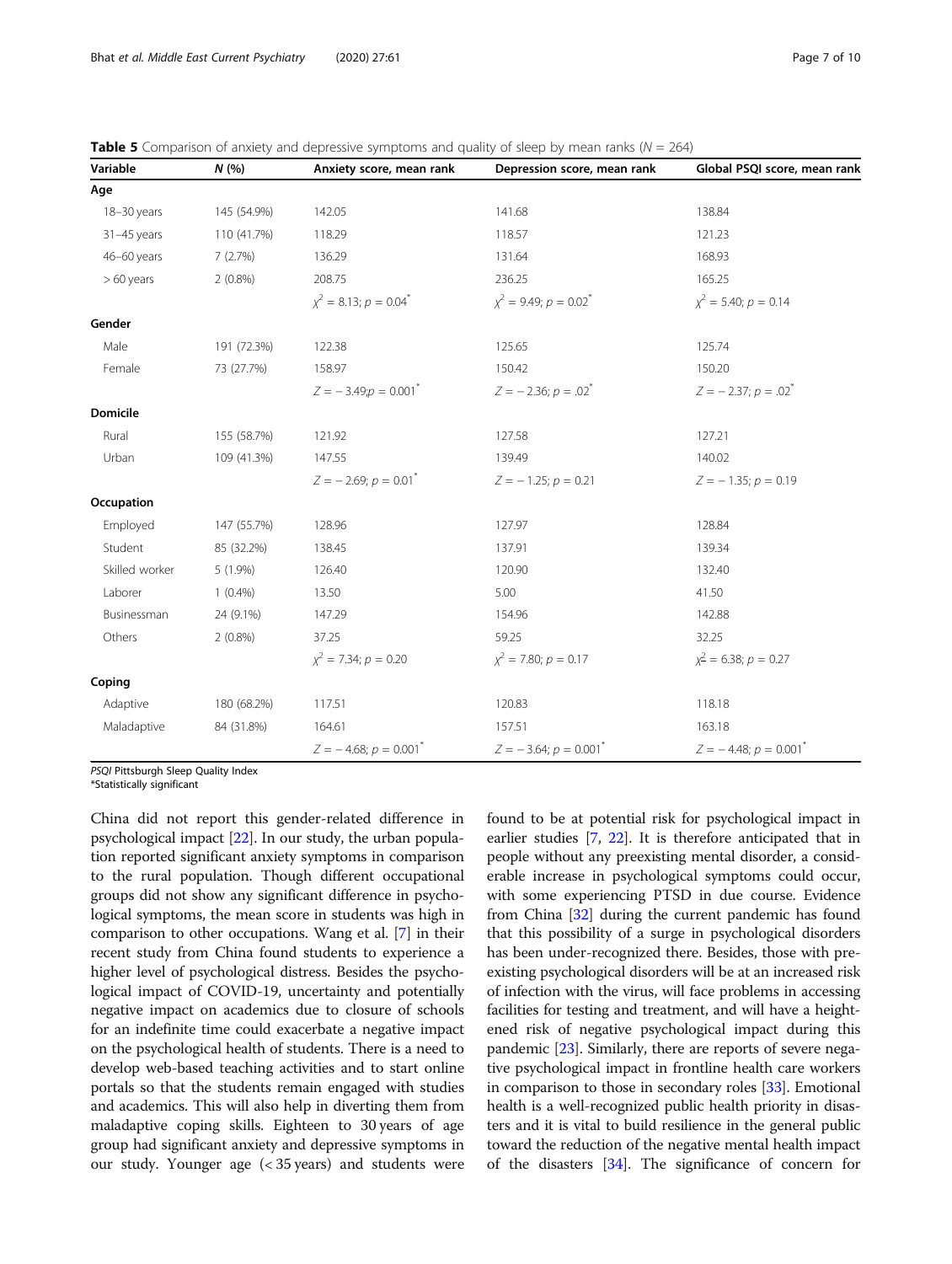mental health problems in this pandemic forced "Mental Health UK" [[35](#page-9-0)] to issue psychological first aid guidance. WHO also gave a good consideration for mental health and published "Mental health and psychosocial considerations during the COVID-19 outbreak" on its website [[13](#page-8-0)]. After the Middle East respiratory syndrome (MERS), SARS, and the Influenza outbreak, there were some changes made in policies, but in India, preparedness for mental and psychosocial health during a pandemic has mostly been on the backseat [\[36](#page-9-0), [37\]](#page-9-0). To mitigate the negative impact of this Covid-19 pandemic on psychological health, several measures can be taken. First, it might appear attractive to deploy professionals from mental health to other areas of healthcare during this pandemic; this should not happen. There is already a shortage of mental health professionals to cater to the psychiatric needs of our population and such a move to re-deploy professionals from mental health would worsen overall outcomes, besides placing persons with mental disorders at increased risk of deteriorations in their physical as well as mental health [\[38\]](#page-9-0). Second, we recommend issuing guidelines for psychological help just as provided by the UK for the mental well-being of people. These measures can help to prevent or to minimize future psychiatric morbidity. Finally, a special focus is needed for the psychological well-being of people working as frontline healthcare staff.

Poor quality of sleep was present in around half of our respondents. In most of the cases with this poor quality of sleep, there was difficulty in falling asleep each night, there were more early morning awakenings, most of them had a total sleep of less than 6 hours, and there were frequent night awakenings. Some of them with poor quality of sleep took medicine to get a sound sleep while others had bad dreams. All of them rated their quality of sleep either as fairly bad or as very bad. Significant higher mean scores on PSQI were present in females. The global score on PSQI was also correlated positively with both anxiety and depressive symptoms' scores. Roy et al. [\[20](#page-8-0)] however reported 28% of the participants had sleeping difficulty and 12% reported this difficulty because of being apprehensive in the past week about the pandemic. In a study by Chakraborty and Chatterjee  $[21]$  $[21]$ , near about one third of their respondents reported disturbed sleep-wake cycle in the past 2 weeks. A higher proportion of respondents with sleep problems in our study could be because we assessed sleep for the past month. Our results are consistent with a study by Cellini et al. [[39\]](#page-9-0) who reported poor quality of sleep in a high proportion of their study group. Huang and Zhao [\[22](#page-8-0)], however, in their web-based survey found poor sleep quality only in 18% of their respondents. Women are more likely to have sleep problems in comparison to men  $[40]$  $[40]$ . Poor quality of sleep is a common problem related to stress [\[41\]](#page-9-0). Further, people sensitive to stress-induced problems in sleep are at an increased risk to develop chronic insomnia [[42,](#page-9-0) [43](#page-9-0)]. Liu et al. [[44\]](#page-9-0) reported better quality of sleep with lesser early morning awakenings in those with less PTSDrelated symptoms during this pandemic. A task force of the European Academy for Cognitive-Behavioral Treatment of Insomnia (European CBT-I Academy) [[41](#page-9-0)] stated that during the lockdown period in the COVID-19 outbreak, there are various factors which challenge the sleep habits of individuals including psychological distress, reduced exposure to sunlight, and reduced physical activity. Sleep plays an important role to regulate emotions, and a problematic sleep at night can have adverse consequences on the next day's emotional functioning [\[41](#page-9-0)]. Taskforce for European CBT-I Academy published practical recommendations [\[41](#page-9-0)] to deal with problems related to sleep during confinement at home for various target groups like the general public, women, children, and healthcare staff.

Around one third of our respondents were indulged in maladaptive coping skills to deal with ongoing stress, e.g., some of respondents started smoking while others increased frequency of smoking due to the stress during this pandemic. Few others were engaged in excessive washing and bathing, even when they were staying at home. Few others were excessively watching news related to coronavirus on television or social networking sites. There were many other such responses which were classified as maladaptive. Those who used maladaptive skills had significantly higher mean ranks for scores on anxiety symptoms, depressive symptoms, and PSQI. Adaptive coping skills are more effective in dealing with difficult situations and in managing negative emotions than maladaptive skills  $[45]$ . It is of paramount importance to understand the effective, individualized ways of coping in a situation like this pandemic [\[46\]](#page-9-0). The social and personal resources (e.g., proper balanced diet, proper sleep, physical exercise, and social communication at home with loved ones and with other family members and friends by email and phone) available with us can act as important resilience-related factors for minimizing psychological impact and mental health difficulties under stressful conditions like this pandemic [[47](#page-9-0)].

## Limitations

It was a cross-sectional study that limited us to analyze our respondents over a period of time. This also limited us to determine the cause and effect relationship. We used social networking sites to deliver our questionnaire; this gives the possibility of selection bias. The questionnaire was presented in the English language, so only educated people could respond. Further, non-probability sampling has inherent disadvantages like lack of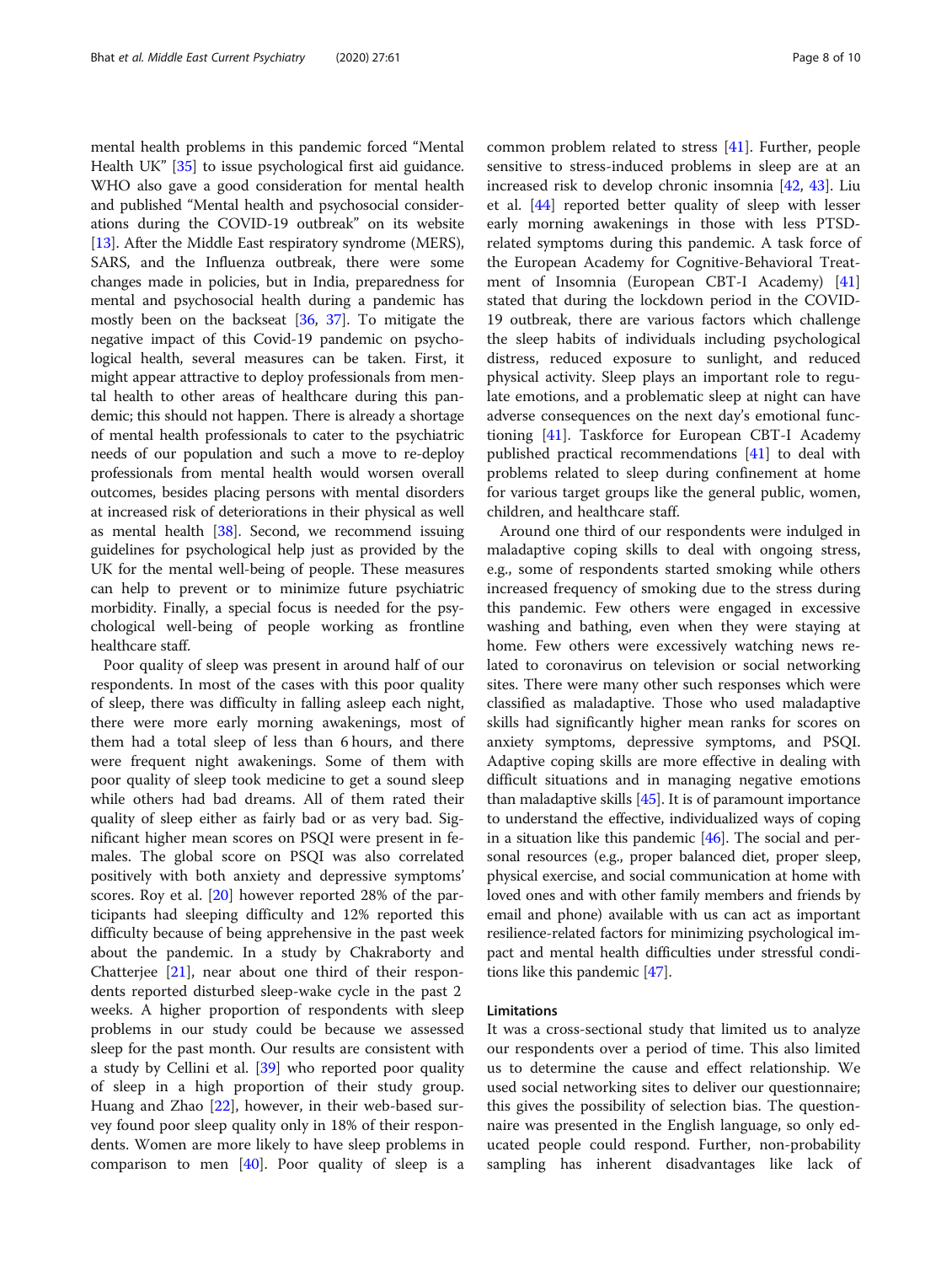<span id="page-8-0"></span>representation of the reference population, difficulties in estimating variability in sampling, and identifying a possible bias lower level of generalization of findings compared to probability sampling. Besides, the influence of geopolitical scenarios in our part of the world can act as a strong confounding factor.

## Conclusion

Despite these limitations, during the current extraordinary circumstances, it is expected to have a rise in anxiety and depressive symptoms and use of different coping skills, but there is always a risk that the prevalence of people with clinically relevant anxiety and depression will increase. In our study, we found anxiety and depressive symptoms, and poor quality of sleep highly prevalent in our respondents. Younger people, females, those living in urban conditions, and those using maladaptive coping skills are at increased risk to have anxiety and depressive symptoms as well as poor quality of sleep. Because the pandemic is likely to continue, there is an urgent need to monitor the psychological health of the population, besides their physical health, and to develop strategies based on evidence to minimize adverse impact on psychological health caused by these unprecedented and extraordinary changes in the daily lives of people.

#### Abbreviations

COVID-19: The 2019 coronavirus disease; SARS: Severe acute respiratory syndrome; WHO: World Health Organization; HADS: Hospital Anxiety and Depression Scale; PSQI: Pittsburgh Sleep Quality Index; SPSS: Statistical Package for Social Sciences; PTSD: Posttraumatic stress disorder; MERS: Middle East respiratory syndrome; European CBT-I Academy: European Academy for Cognitive-Behavioral Treatment of Insomnia

#### Acknowledgements

Not applicable

#### Authors' contributions

BB and AH conceptualized and designed the study, reviewed and revised the manuscript, and approved the final manuscript as submitted. RM and IS designed the data collection instruments, and coordinated and supervised data collection. Data was collected by BB and RM. RM and IS carried out the initial analyses and interpreted the data. BB drafted the initial manuscript, and AH approved the final manuscript as submitted. All authors have read and approved the manuscript.

## Funding

None.

#### Availability of data and materials

The data generated or analyzed during this survey are available from the corresponding author on reasonable request.

#### Ethics approval and consent to participate

Before starting the survey, approval was sought from the institutional ethics committee, Government Medical College, Srinagar (the reference number is not available). The questionnaire in this survey opens only to those participants who checked the statement of giving consent for this survey.

## Consent for publication

Not applicable.

#### Competing interests

None.

## Received: 28 September 2020 Accepted: 21 October 2020 Published online: 04 November 2020

#### References

- 1. World Health Organization- WHO Coronavirus Disease (COVID-19) dashboard. Available at: <https://covid19.who.int/>. Accessed 28 Aug 2020.
- 2. Paules CI, Marston HD, Fauci AS (2020) Coronavirus infections—more than just the common cold. JAMA 323(8):707–708
- 3. Li Q, Guan X, Wu P, Wang X, Zhou L, Tong Y, Ren R, Leung KS, Lau EH, Wong JY, Xing X (2020) Early transmission dynamics in Wuhan, China, of novel coronavirus–infected pneumonia. N Engl J Med 382:1199–1207
- 4. Wang D, Hu B, Hu C, Zhu F, Liu X, Zhang J, Wang B, Xiang H, Cheng Z, Xiong Y, Zhao Y (2020) Clinical characteristics of 138 hospitalized patients with 2019 novel coronavirus–infected pneumonia in Wuhan, China. JAMA 323(11):1061–1069
- 5. Coronavirus disease (COVID-19) World Health Organization. Available at <https://www.who.int/emergencies/diseases/novel-coronavirus-2019>. Accessed 28 Aug 2020
- 6. Hawryluck L, Gold WL, Robinson S, Pogorski S, Galea S, Styra R (2004) SARS control and psychological effects of quarantine, Toronto, Canada. Emerg Infect Dis 10(7):1206–1212
- 7. Wang C, Pan R, Wan X, Tan Y, Xu L, Ho CS, Ho RC (2020) Immediate psychological responses and associated factors during the initial stage of the 2019 coronavirus disease (COVID-19) epidemic among the general population in China. Int J Environ Res Public Health 17(5):1729
- 8. Ministry of Health and family welfare, Government of India. Available at <https://www.mohfw.gov.in/>. Accessed 28 Aug 2020
- 9. Department of Information and Public Relations, Government of Jammu and Kashmir. Available at [www.jkinfonews.com](http://www.jkinfonews.com). Accessed 28 Aug 2020
- 10. Xiang YT, Yang Y, Li W, Zhang L, Zhang Q, Cheung T, Ng CH (2020) Timely mental health care for the 2019 novel coronavirus outbreak is urgently needed. Lancet Psychiatry 7(3):228–229
- 11. Van Bortel T, Basnayake A, Wurie F, Jambai M, Koroma AS, Muana AT, Hann K, Eaton J, Martin S, Nellums LB (2016) Psychosocial effects of an Ebola outbreak at individual, community and international levels. Bull World Health Organ 94(3):210–214
- 12. Rubin GJ, Potts HW, Michie S (2010) The impact of communications about swine flu (influenza A H1N1v) on public responses to the outbreak: results from 36 national telephone surveys in the UK. Health Technol Assess 14(34): 183–266
- 13. Mental health and psychosocial considerations during the COVID-19 outbreak. Available at [https://www.who.int/docs/default-source/](https://www.who.int/docs/default-source/coronaviruse/mental-health-considerations.pdf) [coronaviruse/mental-health-considerations.pdf](https://www.who.int/docs/default-source/coronaviruse/mental-health-considerations.pdf). Accessed 28 Aug 2020
- 14. Zigmond AS, Snaith RP (1983) The hospital anxiety and depression scale. Acta Psychiatr Scand 67(6):361–370
- 15. Stern AF (2014) The hospital anxiety and depression scale. Occup Med 64(5):393–394
- 16. Bjelland I, Dahl AA, Haug TT, Neckelmann D (2002) The validity of the Hospital Anxiety and Depression Scale: an updated literature review. J Psychosom Res 52(2):69–77
- 17. Buysse DJ, Reynolds CF, Monk TH, Berman SR, Kupfer DJ (1989) The Pittsburgh Sleep Quality Index: a new instrument for psychiatric practice and research. Psychiatry Res 28(2):193–213
- 18. Manzar MD, Moiz JA, Zannat W, Spence DW, Pandi-Perumal SR, BaHammam AS, Hussain ME (2015) Validity of the Pittsburgh Sleep Quality Index in Indian university students. Oman Med J 30(3):193–203
- 19. Kashmir Mental Health Survey 1 MSF India. Available at [https://www.](https://www.msfindia.in/sites/default/files/2016-10/kashmir_mental_health_survey_report_2015_web.pdf) [msfindia.in/sites/default/files/2016-10/kashmir\\_mental\\_health\\_survey\\_](https://www.msfindia.in/sites/default/files/2016-10/kashmir_mental_health_survey_report_2015_web.pdf) [report\\_2015\\_web.pdf.](https://www.msfindia.in/sites/default/files/2016-10/kashmir_mental_health_survey_report_2015_web.pdf) Accessed 7 Oct 2020
- 20. Roy D, Tripathy S, Kar SK, Sharma N, Verma SK, Kaushal V (2020) Study of knowledge, attitude, anxiety & perceived mental healthcare need in Indian population during COVID-19 pandemic. Asian J Psychiatry 51:102083
- 21. Chakraborty K, Chatterjee M (2020) Psychological impact of COVID-19 pandemic on general population in West Bengal: a cross-sectional study. Indian J Psychiatry 62(3):266–272
- 22. Huang Y, Zhao N (2020) Generalized anxiety disorder, depressive symptoms and sleep quality during COVID-19 outbreak in China: a web-based crosssectional survey. Psychiatry Res 288:112954